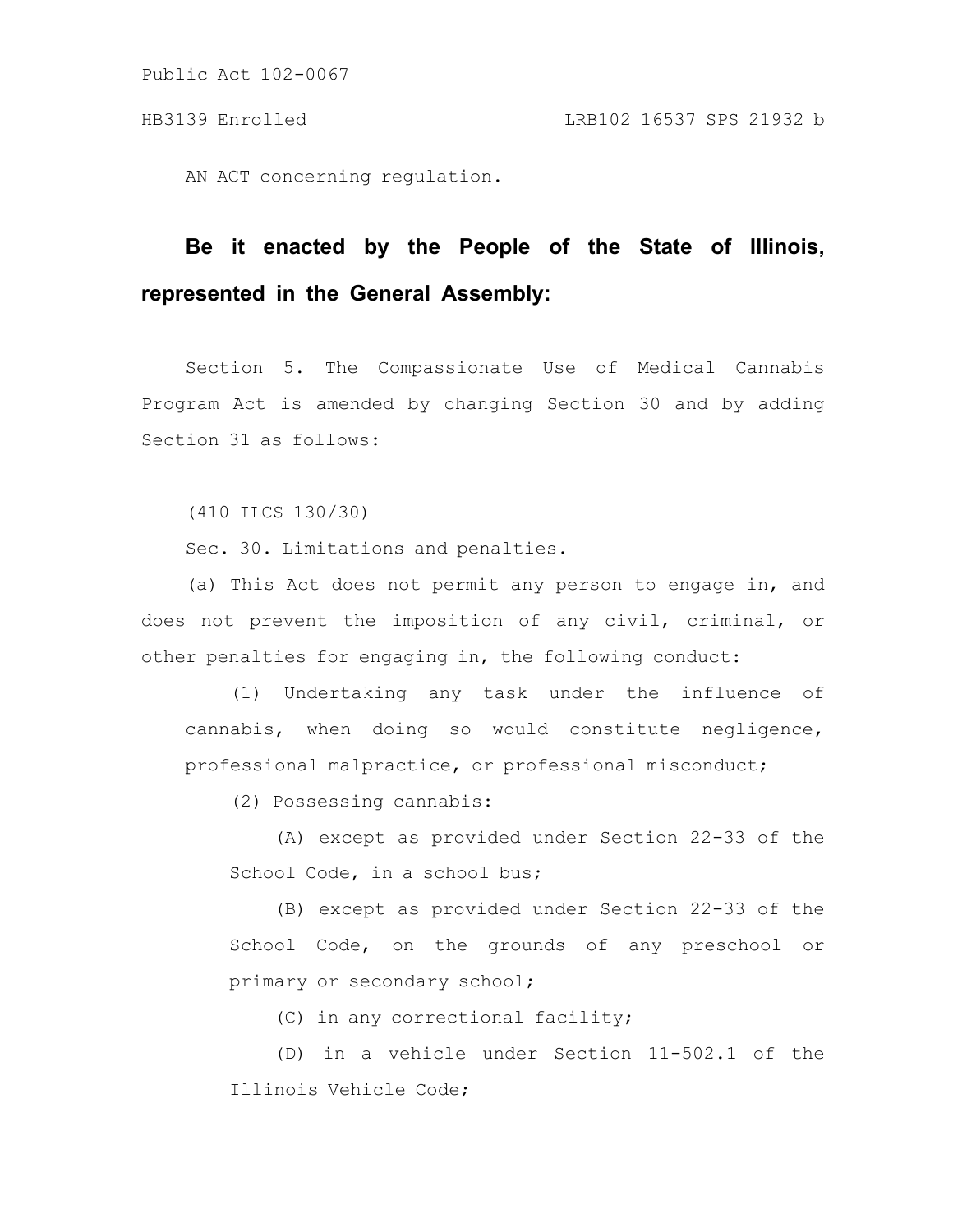(E) in a vehicle not open to the public unless the medical cannabis is in a reasonably secured, sealed container and reasonably inaccessible while the vehicle is moving; or

(F) in a private residence that is used at any time to provide licensed child care or other similar social service care on the premises;

(3) Using cannabis:

(A) except as provided under Section 22-33 of the School Code, in a school bus;

(B) except as provided under Section 22-33 of the School Code, on the grounds of any preschool or primary or secondary school;

(C) in any correctional facility;

(D) in any motor vehicle;

(E) in a private residence that is used at any time to provide licensed child care or other similar social service care on the premises;

(F) except as provided under Section 22-33 of the School Code and Section 31 of this Act, in any public place. "Public place" as used in this subsection means any place where an individual could reasonably be expected to be observed by others. A "public place" includes all parts of buildings owned in whole or in part, or leased, by the State or a local unit of government. A "public place" does not include a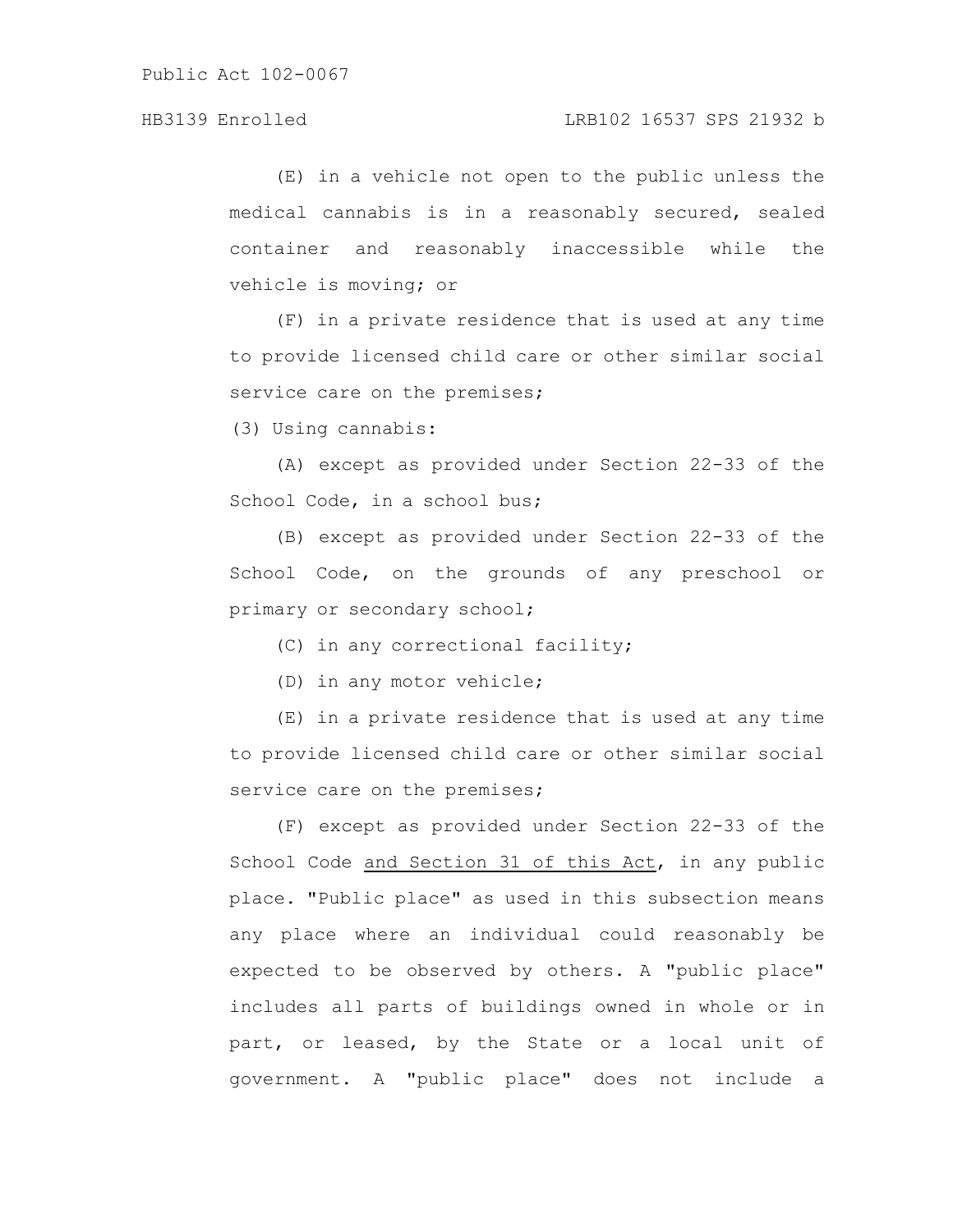private residence unless the private residence is used to provide licensed child care, foster care, or other similar social service care on the premises. For purposes of this subsection, a "public place" does not include a health care facility. For purposes of this Section, a "health care facility" includes, but is not limited to, hospitals, nursing homes, hospice care centers, and long-term care facilities;

(G) except as provided under Section 22-33 of the School Code and Section 31 of this Act, knowingly in close physical proximity to anyone under the age of 18 years of age;

(4) Smoking medical cannabis in any public place where an individual could reasonably be expected to be observed by others, in a health care facility, or any other place where smoking is prohibited under the Smoke Free Illinois Act;

(5) Operating, navigating, or being in actual physical control of any motor vehicle, aircraft, or motorboat while using or under the influence of cannabis in violation of Sections 11-501 and 11-502.1 of the Illinois Vehicle Code;

(6) Using or possessing cannabis if that person does not have a debilitating medical condition and is not a registered qualifying patient or caregiver;

(7) Allowing any person who is not allowed to use cannabis under this Act to use cannabis that a cardholder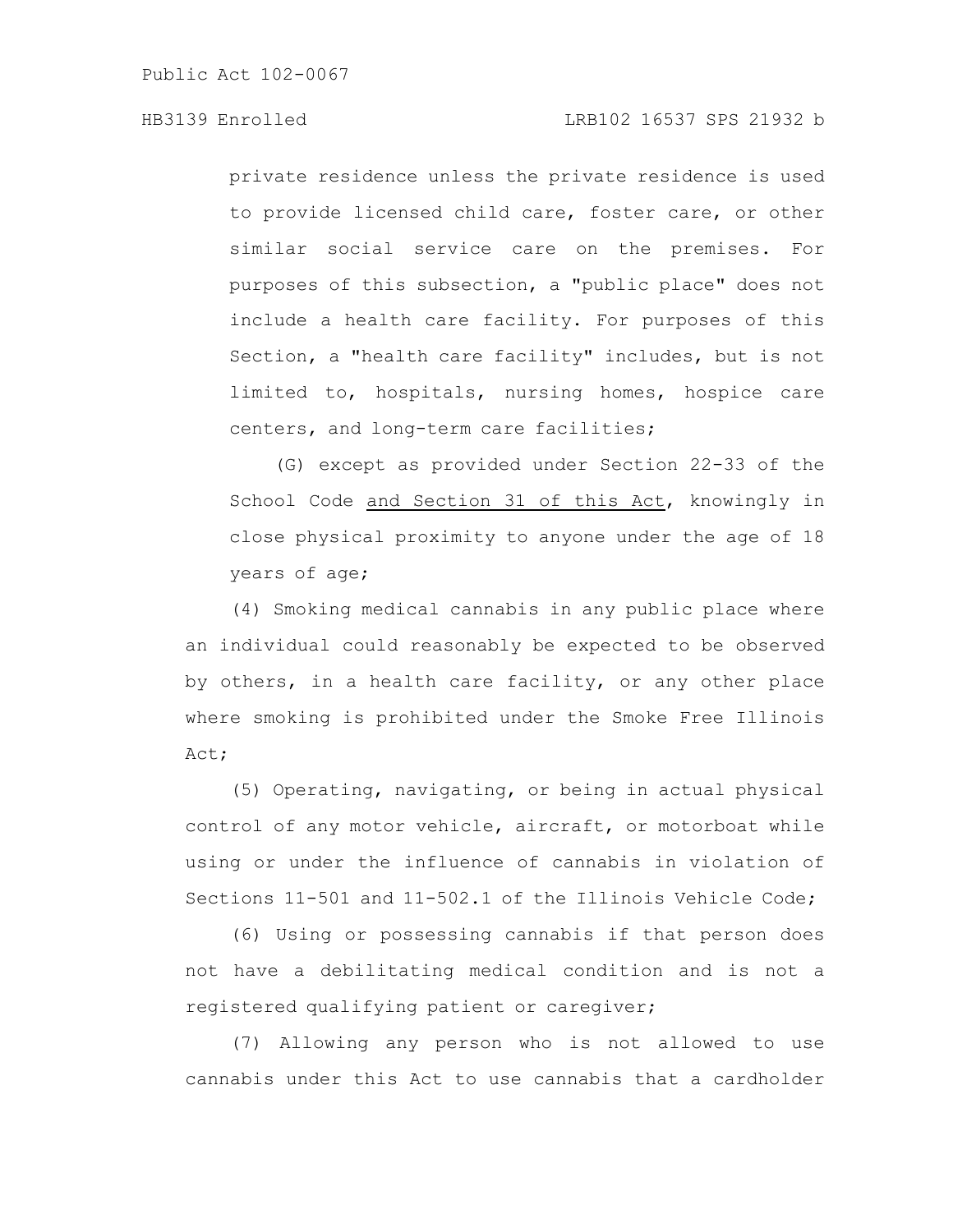is allowed to possess under this Act;

(8) Transferring cannabis to any person contrary to the provisions of this Act;

(9) The use of medical cannabis by an active duty law enforcement officer, correctional officer, correctional probation officer, or firefighter; or

(10) The use of medical cannabis by a person who has a school bus permit or a Commercial Driver's License.

(b) Nothing in this Act shall be construed to prevent the arrest or prosecution of a registered qualifying patient for reckless driving or driving under the influence of cannabis where probable cause exists.

(c) Notwithstanding any other criminal penalties related to the unlawful possession of cannabis, knowingly making a misrepresentation to a law enforcement official of any fact or circumstance relating to the medical use of cannabis to avoid arrest or prosecution is a petty offense punishable by a fine of up to \$1,000, which shall be in addition to any other penalties that may apply for making a false statement or for the use of cannabis other than use undertaken under this Act.

(d) Notwithstanding any other criminal penalties related to the unlawful possession of cannabis, any person who makes a misrepresentation of a medical condition to a certifying health care professional or fraudulently provides material misinformation to a certifying health care professional in order to obtain a written certification is guilty of a petty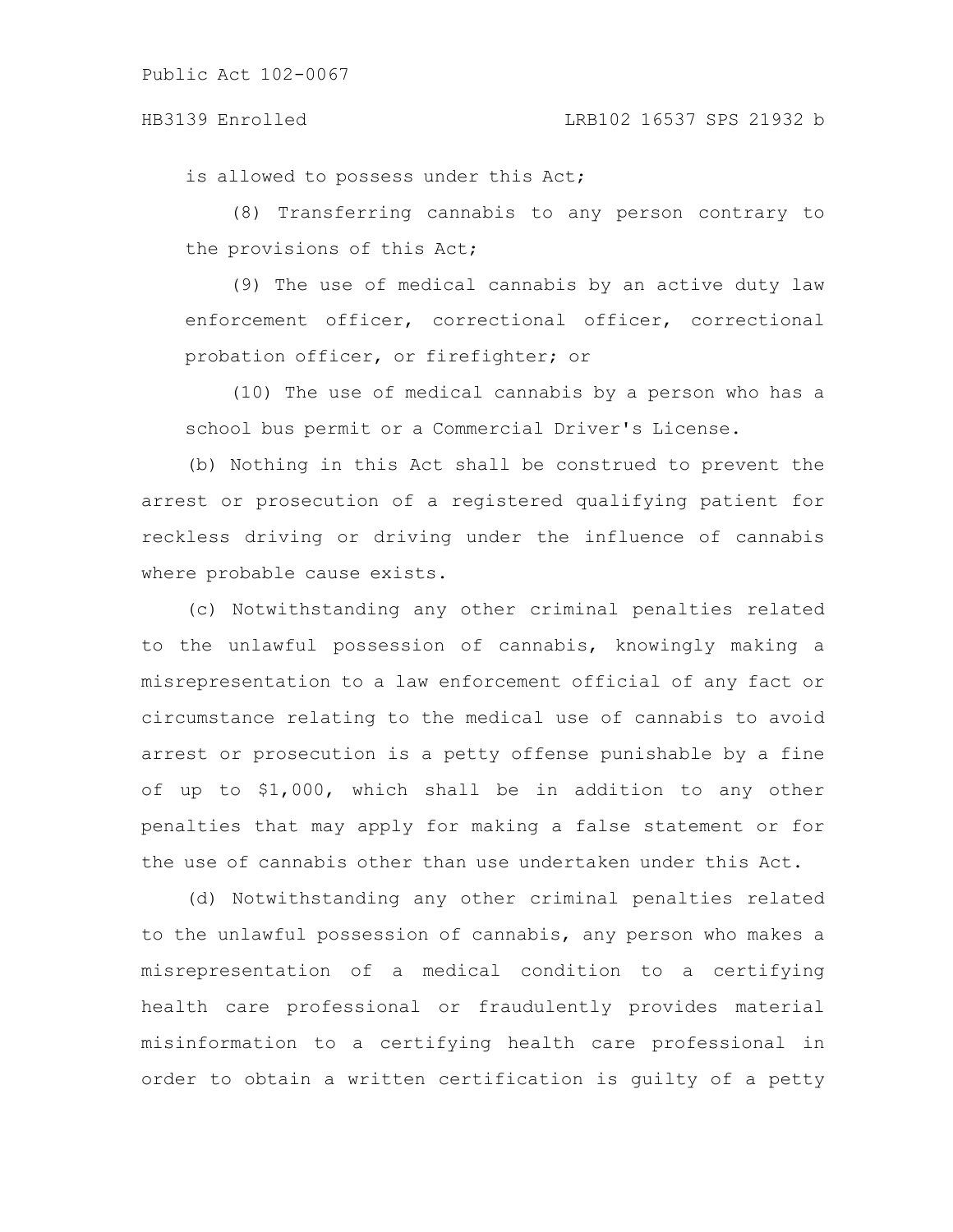Public Act 102-0067

offense punishable by a fine of up to \$1,000.

(e) Any cardholder or registered caregiver who sells cannabis shall have his or her registry identification card revoked and is subject to other penalties for the unauthorized sale of cannabis.

(f) Any registered qualifying patient who commits a violation of Section 11-502.1 of the Illinois Vehicle Code or refuses a properly requested test related to operating a motor vehicle while under the influence of cannabis shall have his or her registry identification card revoked.

(g) No registered qualifying patient or designated caregiver shall knowingly obtain, seek to obtain, or possess, individually or collectively, an amount of usable cannabis from a registered medical cannabis dispensing organization that would cause him or her to exceed the authorized adequate supply under subsection (a) of Section 10.

(h) Nothing in this Act shall prevent a private business from restricting or prohibiting the medical use of cannabis on its property.

(i) Nothing in this Act shall prevent a university, college, or other institution of post-secondary education from restricting or prohibiting the use of medical cannabis on its property.

(Source: P.A. 100-660, eff. 8-1-18; 101-363, eff. 8-9-19.)

(410 ILCS 130/31 new)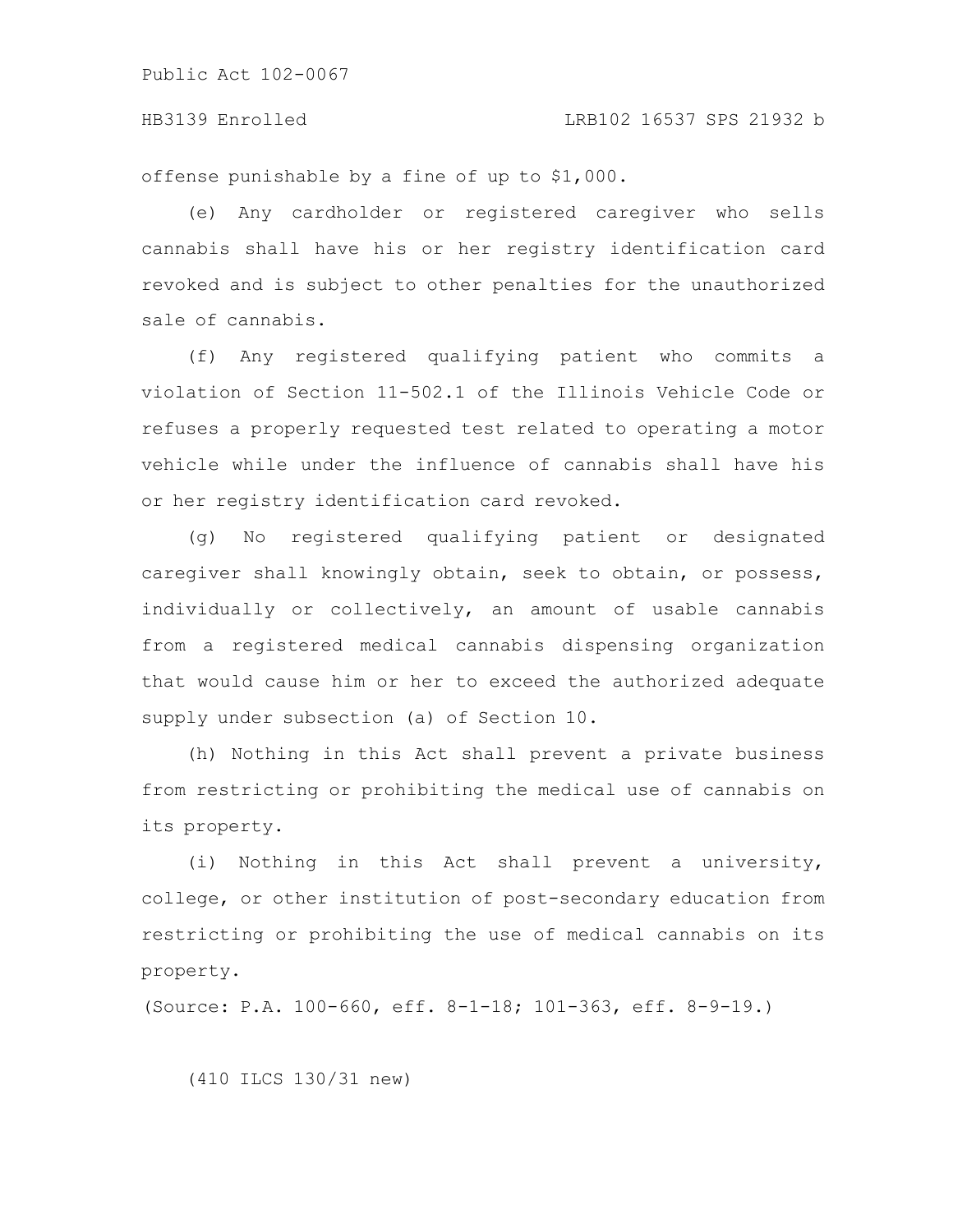Public Act 102-0067

Sec. 31. Administration to persons with disabilities in park district programs.

(a) Definitions. For purposes of this Section:

(1) "Park district" has the meaning as defined in Section 1-3 of the Park District Code. "Park district" includes the Chicago Park District as defined by the Chicago Park District Act, any special recreational association created by a park district through an intergovernmental agreement, and any nonprofit organization authorized by the park district or special recreational association to administer a program for persons with disabilities on its behalf.

(2) "Program participant" means a person with disabilities who is a registered qualifying patient and who participates in a summer camp, educational program, or other similar program provided by a park district for persons with disabilities.

(b) Subject to the restrictions under subsections (c) through (f) of this Section, a park district shall authorize a program participant's parent, guardian, or other designated caregiver to administer a medical cannabis infused product to the program participant on the premises of the park district if both the program participant and the parent, guardian, or other designated caregiver are cardholders. After administering the medical cannabis infused product, the parent, guardian, or other designated caregiver shall remove